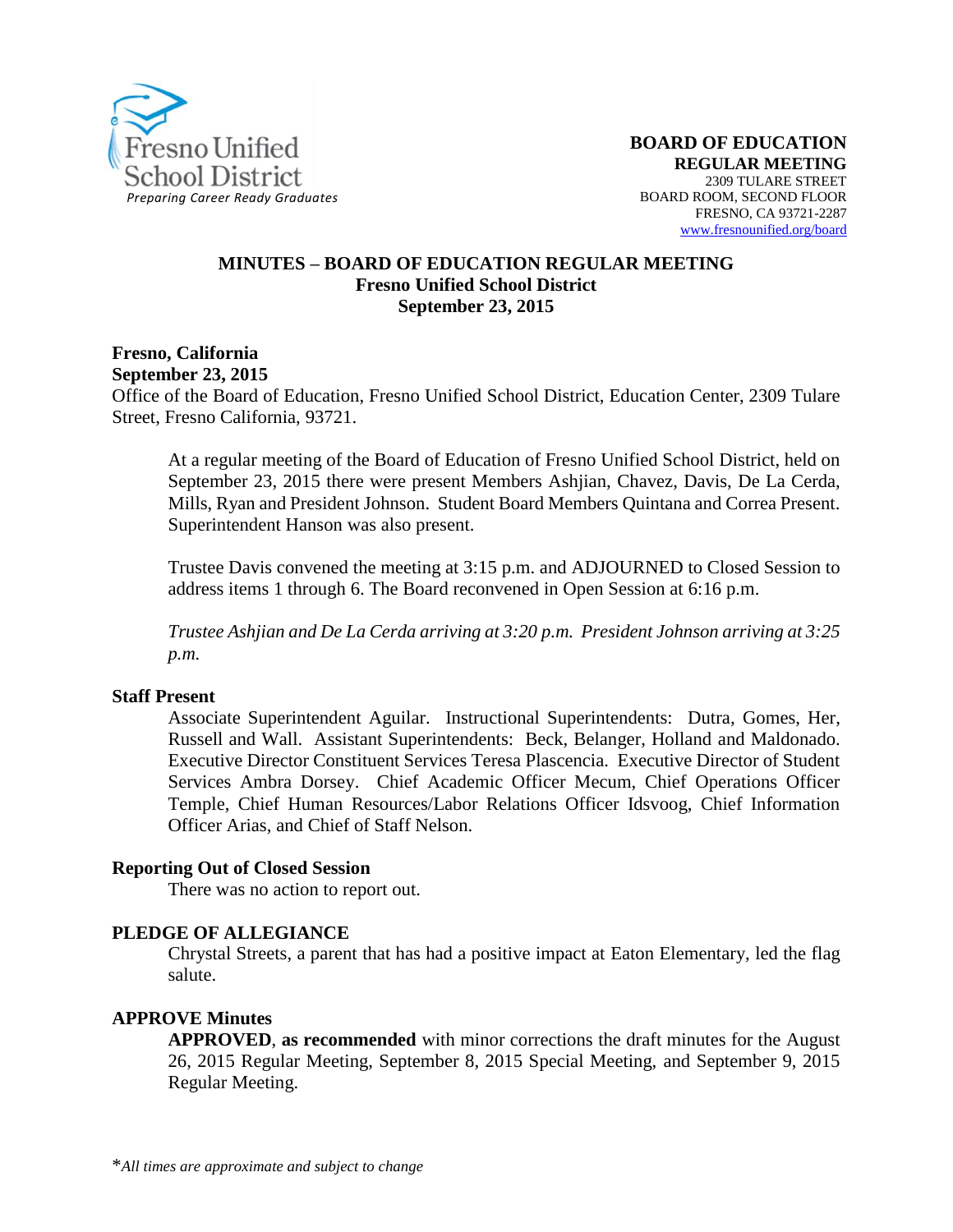**ADOPT Resolution Recognizing the Month of October 2015 as Disability Awareness Month ADOPTED as recommended,** a resolution where Fresno Unified School District will proclaim October 2015 as Disability Awareness Month and urges everyone to join us in reaffirming our determination to achieve a society that affords independence, justice, and dignity for all.

Member De La Cerda moved for approval, seconded by Member Davis, which carried a roll call vote of 9-0-0, as follows: AYES: Student Board Members: Quintana and Correa, Board Members: Ashjian, Chavez, Davis, De La Cerda, Mills, Ryan and President Johnson.

## **ADOPT Resolution Recognizing the Month of October as National Cyber Security Awareness Month**

**ADOPTED as recommended,** a resolution where Fresno Unified joins others across the country in recognizing the month of October as National Cyber Security Awareness Month (NCSAM). Our Nation's children spend hours each week in an online environment which profoundly impacts their social, emotional, and physical development. On October 21, all Fresno Unified School District students, from Kindergarten to 12th grade, will receive instruction in Cyber Safety using appropriate grade level curriculum materials.

Member Mills moved for approval, seconded by Member Davis, which carried a roll call vote of 9-0-0, as follows: AYES: Student Board Members: Quintana and Correa, Board Members: Ashjian, Chavez, Davis, De La Cerda, Mills, Ryan and President Johnson.

#### **HEAR Reports from Student Board Representatives**

Student Board Representatives Manreet Dosanjh and Nikki Choun provided comments/reports from the Student Advisory Board Representative meeting hosted by Sunnyside High School. Member Davis and De La Cerda attended their meeting. Student Board Representative Manreet Dosanjh acknowledged the student ambassadors from Terronez Middle School who shared highlights of various Terronez school activities and experiences.

#### **HEAR Report from Superintendent**

- Superintendent encouraged employees to take care of themselves as we prepare to enter flu season. Hanson highlighted various resources available through the district's WellPATH wellness program, including free flu shots offered by Kaiser Permanente, employee fitness classes and personal wellness screenings.
- Superintendent Hanson then recognized the McLane Football Team for the tremendous character shown during a recent football game against the Exeter Monarchs. He shared the story of sportsmanship shown by McLane when a player from the opposing team broke his leg in the 4th quarter. McLane Principal Scott Lamm, Vice Principal Rick Santos, Vice Principal Connie Cha, Athletic Director Javan Childs, Head Football Coach Pete Joseph and team captain, Dexter Yang were acknowledged for their sportsmanship.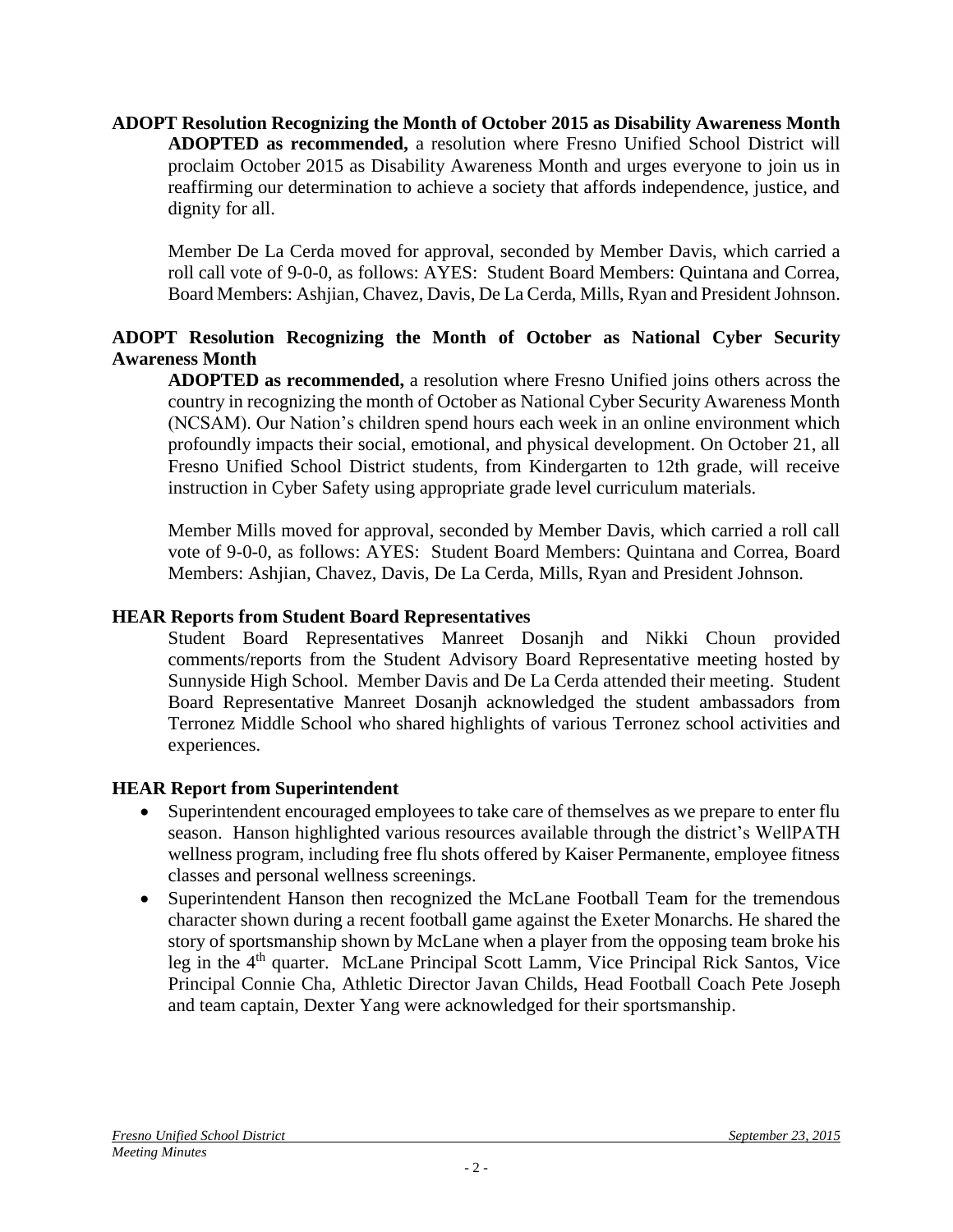On a motion by Member Davis, seconded by Member De La Cerda, the consent agenda, exclusive of agenda items: A-4 and A-9 which were pulled for further discussion, was approved on a roll call vote of 9-0-0 as follows: Student Board Members: Quintana and Correa, Board Members: Ashjian, Chavez, Davis, De La Cerda, Mills, Ryan and President Johnson.

# **A. CONSENT AGENDA**

#### **A-1, APPROVE Personnel List APPROVED**, **as recommended** the Personnel List, Appendix A, as submitted.

**A-2, ADOPT Findings of Fact and Recommendations of District Administrative Board ADOPTED, as recommended** the Findings of Fact and Recommendations of District Administrative Panels resulting from hearings on expulsion and readmittance cases conducted during the period since the September 9, 2015, Regular Board meeting.

## **A-3, APPROVE Provisional Internship Permit**

**APPROVED**, **as recommended** two (2) Provisional Internship Permit (PIP) recommendations to rehire upon Board approval. Site principals recommended to Human Resources to retain the following teachers in their positions for 2015/16 due to a shortage of fully credentialed teachers. They are both working toward completing the required exams by the end of 2015/16.

# **A-4, APPROVE Independent Contractor Services Agreement with Reading and Beyond for 2015/16**

## **PULLED for discussion**

**APPROVED**, **as recommended** an Independent Contractor Services Agreement with Reading and Beyond for 2015/16.

Reading and Beyond and Fresno Unified have agreed to establish a literacy intervention program for students identified by Fresno Unified who are currently enrolled at Yokomi and Jefferson Elementary, alongside their K-12 household members.

**Member Chavez** – Can you describe what Reading and Beyond does, not only for our children with literacy programs, but what it does for our parents?

**Mr. Santana -** About five to seven years ago we began to look at the parents of the children we were serving. We found many of them did not have a high school diploma or were unemployed. We realized we needed to address the issue. We partnered with Pete Weber and developed the Fresno Bridge Academy. After five years, we have been able to provide a significant resource to our families, providing tools with our ABC approach; **A** job, a **B**etter job and a **C**areer. Previously we served 300 families, now we will be able to reach 1500 families.

**Member Ashjian** – Can you tell me the type of students that you will be selecting?

**Mr. Santana –** We would be working with students who are below grade level and referred to us by the Fresno Unified. Our intention is to bring students up to grade level and to work with the parents as we work with the students.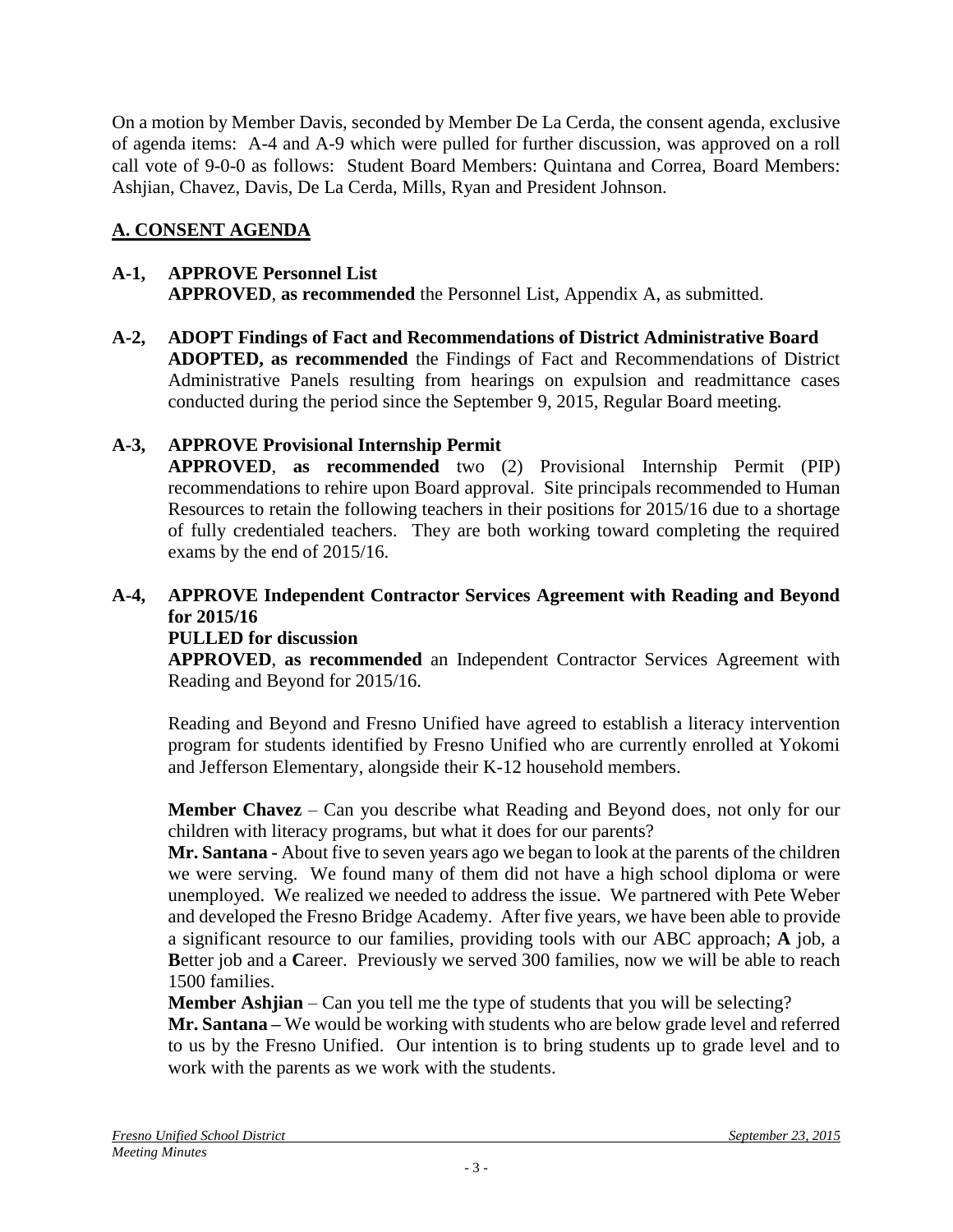**Member Ashjian** – My understanding was you were going to work with all kids, but particularly ones who were below grade level.

**Mr. Santana –** It is all kids who are below grade level.

**Member Ashjian** – Will your ABC approach involve CTE? Is part of the program, to shift parents into a better job, learn a skill, provide for their families, buy a home, buy a car and send kids to college?

**Mr. Santana –** That is exactly what we want to happen. We want to create opportunities for parents and their children. Our measurement of success is to get families off of welfare. **Member Ashjian** – Do you think next year you would be able to come back with results of actual data?

**Mr. Santana –** We look forward to report out next year. We will be working closely with the district so you will know sooner than the end of year of how we are progressing.

**Member Davis –** How many schools will you serve before school and after school besides your center?

**Mr. Santana –** We are in four after school programs and five morning literacy programs. **Member Ashjian –** How many families have you and your organization taken off of welfare?

**Mr. Santana –** 32% of the families that have been part of the program have been off of welfare. Of the 1500 families that we will be working with, our goal is 50%.

**Member Ashjian** – How many does the 32% represent?

**Mr. Santana –** It is about 80 families per year. It is approximately 240 families since we started.

Member Chavez moved for approval, seconded by Member De La Cerda, which carried a 7-0-0 vote, as follows: AYES: Member Ashjian, Chavez, Davis, De La Cerda, Mills, Ryan and President Johnson.

**A-5, APPROVE Career Technical Education District Advisory Committee Member List PULLED FROM AGENDA, NO DECISION** Included in the Board binders are copies of 2015/16, 2014/15, and 2013/14 Career Technical Education District Advisory Committee Member Lists. Annual meeting is scheduled for September 22, 2015 at 5:00pm in the Career Center at McLane High School.

The committee is comprised of members from each industry sector taught in Fresno Unified School District secondary and adult education. Teachers, administration, students, parents and industry particles are included. The Superintendent recommends approval. Fiscal impact: There is no fiscal impact to the district. Contact person: Rosario Sanchez, telephone 457-6223.

# **A-6, DENY Claim #15-0727-0197**

**DENIED, as recommended** a Claim for Damages on Mary H. Macias, case #15-0727- 0197. The Superintendent recommends the Claim be denied and the matter referred to the district's Director of Benefits and Risk Management for further handling.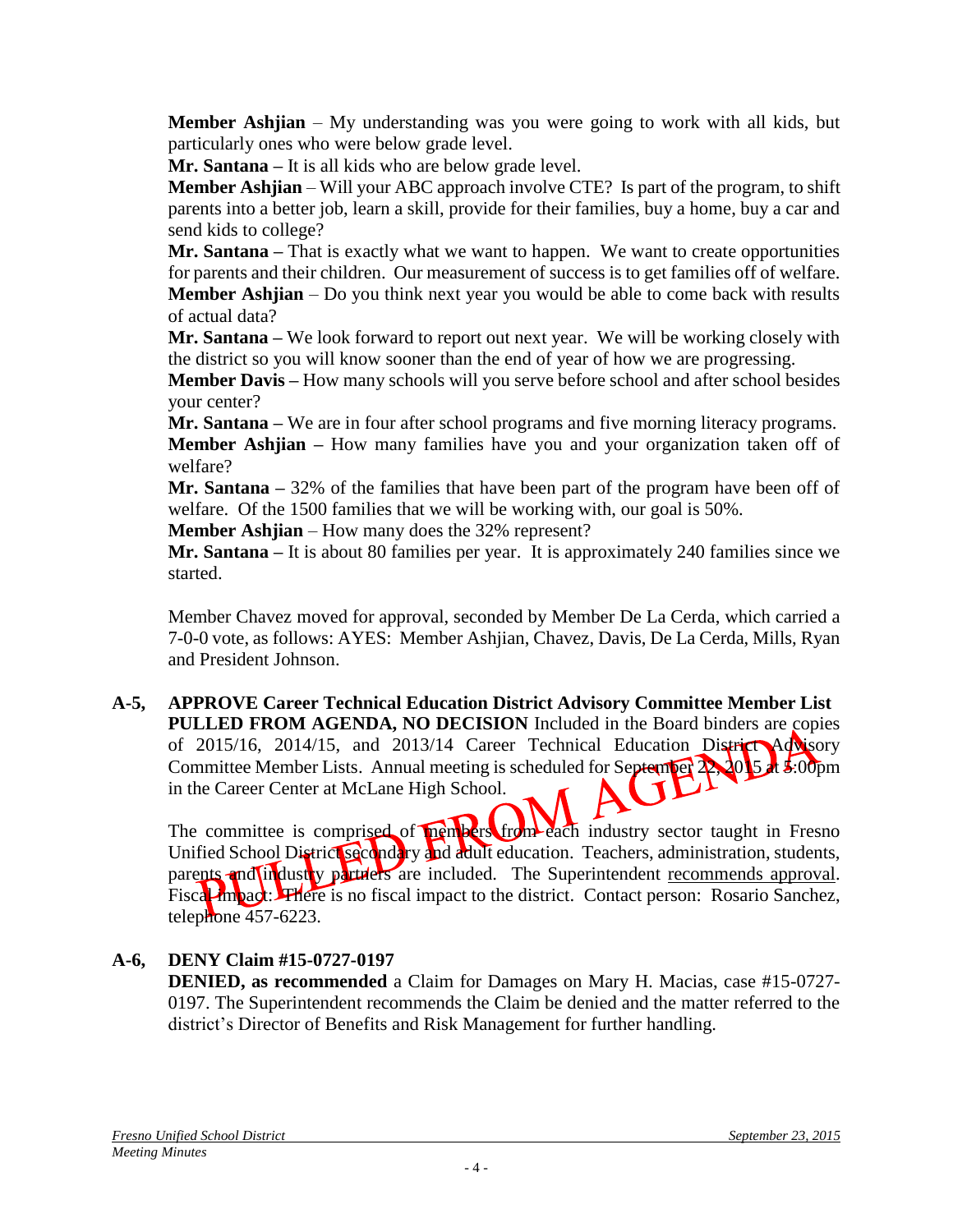#### **A-7, RATIFY Submission of Grant Application to the U.S. Department of Education, Office of Innovation and Improvement**

**RATIFIED, as recommended** an application to the U.S. Department of Education, Office of Innovation and Improvement, for the 2015 Investing In Innovation Fund (i3 Development Grant). Fresno Unified submitted an application under Absolute Priority 1 – Improving the Effectiveness of Principals. The project will leverage the district's existing data infrastructure to focus on a subset of indicators in the School Quality Improvement Index (SQII). Indicators will be utilized to measure school and leader progress, as well as training and supporting leaders to implement a Cycle of Continuous Improvement style approach to cycles of improvement, targeting a number of focus indicators. The project will involve randomly selecting 20 schools and their school leaders to be trained and supported in engaging in the cycle-of-improvement model for two school years.

### **A-8, RATIFY Submission of Grant Application to the California Energy Commission to Expand the Compressed Natural Gas Fuel Station**

**RATIFIED, as recommended** a grant application to the California Energy Commission (Energy Commission) for the Alternative and Renewable Fuel and Vehicle Technology Program (ARFVTP) Natural Gas Fueling Infrastructure grant to expand the Compressed Natural Gas (CNG) fuel station located at the Transportation Department. A total of \$1,500,000 is available statewide for awards under this program. Fresno Unified applied for \$500,000 to fund a row of slow fill station pumps to dispense natural gas fuel to 24 CNG school buses through the Energy Commission grant. The maximum funding for 2015/16 is \$500,000 for public K-12 school districts.

## **A-9, RATIFY Legal Agreement with Carl M. Faller, Attorney at Law PULLED for discussion**

**RATIFIED, as recommended** is a representation agreement with Carl M. Faller, Attorney at Law, to provide legal services to Fresno Unified School District. The district currently has representation agreements for fiscal year 2015/16 with 25 law firms and these agreements are typically approved in June for the coming fiscal year. The agreement with Carl M. Faller is being recommended for ratification at this time to allow staff to engage the firm to assist with additional legal needs of the district. The contract period is September 1, 2015 through June 30, 2016.

**Member Mills** – I pulled A-9 to provide clarification. The board is approving Carl Faller's contract for legal services. He is going to be representing the district as an entity and not individual staff members or board members. It is pursuant to the Education Code 35205 that the board engages attorneys and attorneys are answerable to the board. The backup material that was submitted talks about staff hiring Mr. Faller and that is not what is happening. With that clarification I move for approval.

Member Mills moved for approval, seconded by Member Davis, which carried a 7-0-0 vote, as follows: AYES: Member Ashjian, Chavez, Davis, De La Cerda, Mills, Ryan and President Johnson.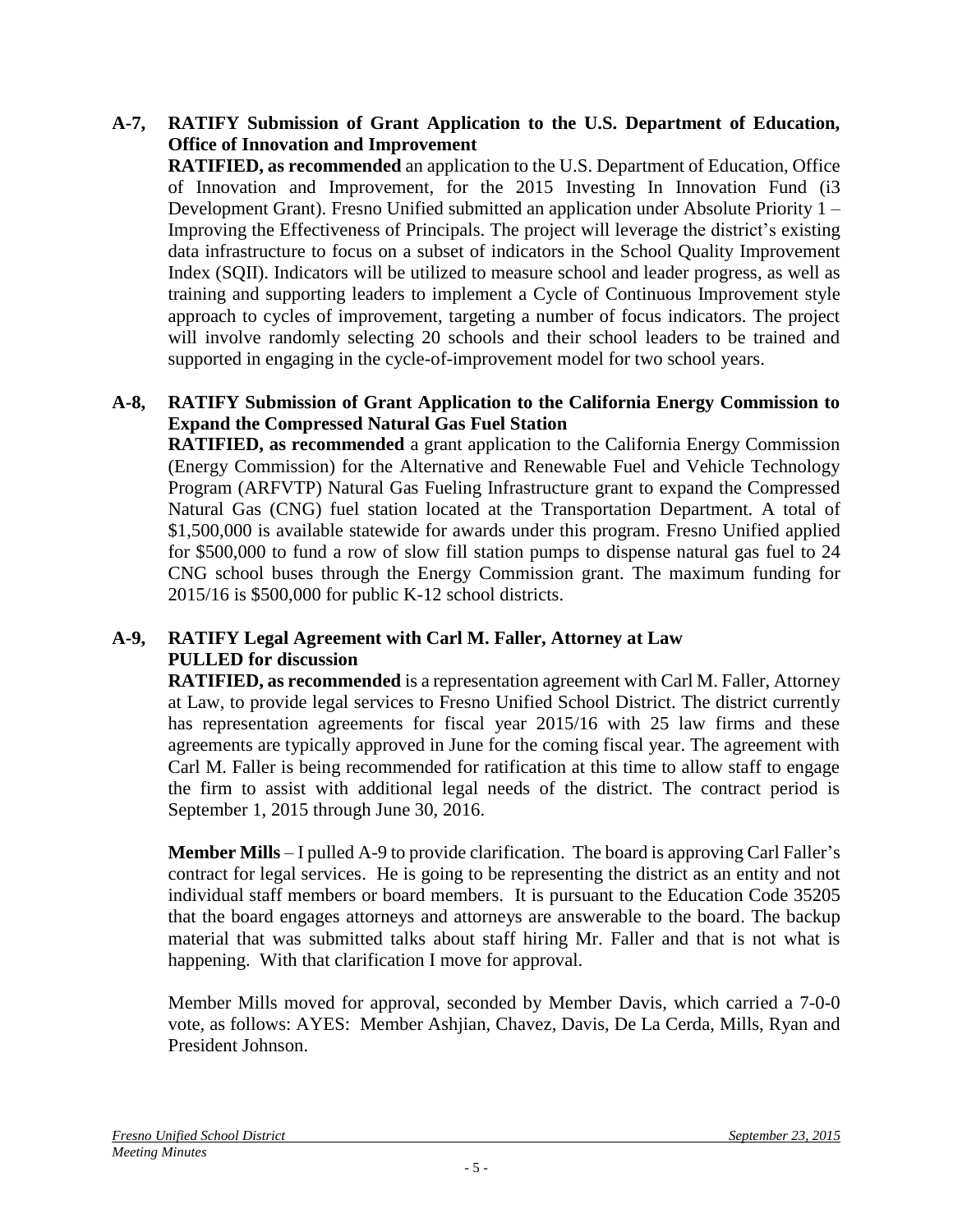#### **A-10, RATIFY First 5 Fresno County Birth to Third Grade Implementation Grant**

**RATIFIED, as recommended** is the Birth to Third Grade (B3) Implementation Grant provided by the Children and Families Commission of Fresno County to Fresno Unified School District in the amount of \$980,197 over three years. This is year two of the grant and Fresno Unified will receive approximately \$326,770 during 2015/16, and is projected to receive approximately \$303,427 during 2016/17.

The grant will support increased collaboration with community partners, maximizing the impact of existing resources and bridging the multiple transitions that children and families face in navigating services. Specific attention will be given to offering new models of cooperative Early Learning programing with the Fresno Housing Authority and Fresno Central Valley Children Services Network.

#### **A-11, RATIFY the Filing of Notices of Completion for the Projects Listed Below RATIFIED, as recommended** are Notices of Completion for the following projects, which have been completed according to plans and specifications:

| Bid 15-21 Pkg.1  | Bakman Elementary School Exterior Site Painting                   |
|------------------|-------------------------------------------------------------------|
| Bid 15-21 Pkg.2  | Wolters Elementary/Tehipite Middle Schools Exterior Site Painting |
| Bid 15-21 Pkg.4  | <b>Olmos Elementary School Exterior Site Painting</b>             |
| Bid 15-21 Pkg.7  | Fort Miller Middle School Exterior Site Painting                  |
| Bid 15-21 Pkg.8  | Tenaya Middle School Exterior Site Painting                       |
| Bid 15-21 Pkg.9  | Tioga Middle School Exterior Site Painting                        |
| Bid 15-21 Pkg.10 | Wawona Middle School Exterior Site Painting                       |
| Bid 15-21 Pkg.11 | Duncan Polytechnical High School Exterior Site Painting           |
| Bid 15-21 Pkg.12 | Fresno High School Exterior Site Painting                         |
| Bid 15-21 Pkg.13 | McLane High School Exterior Site Painting                         |
| Bid 15-29        | Kings Canyon Middle School Re-Roof                                |

#### **END OF CONSENT AGENDA (ROLL CALL VOTE)**

#### **UNSCHEDULED ORAL COMMUNICATIONS**

There were no speakers for this portion of the agenda.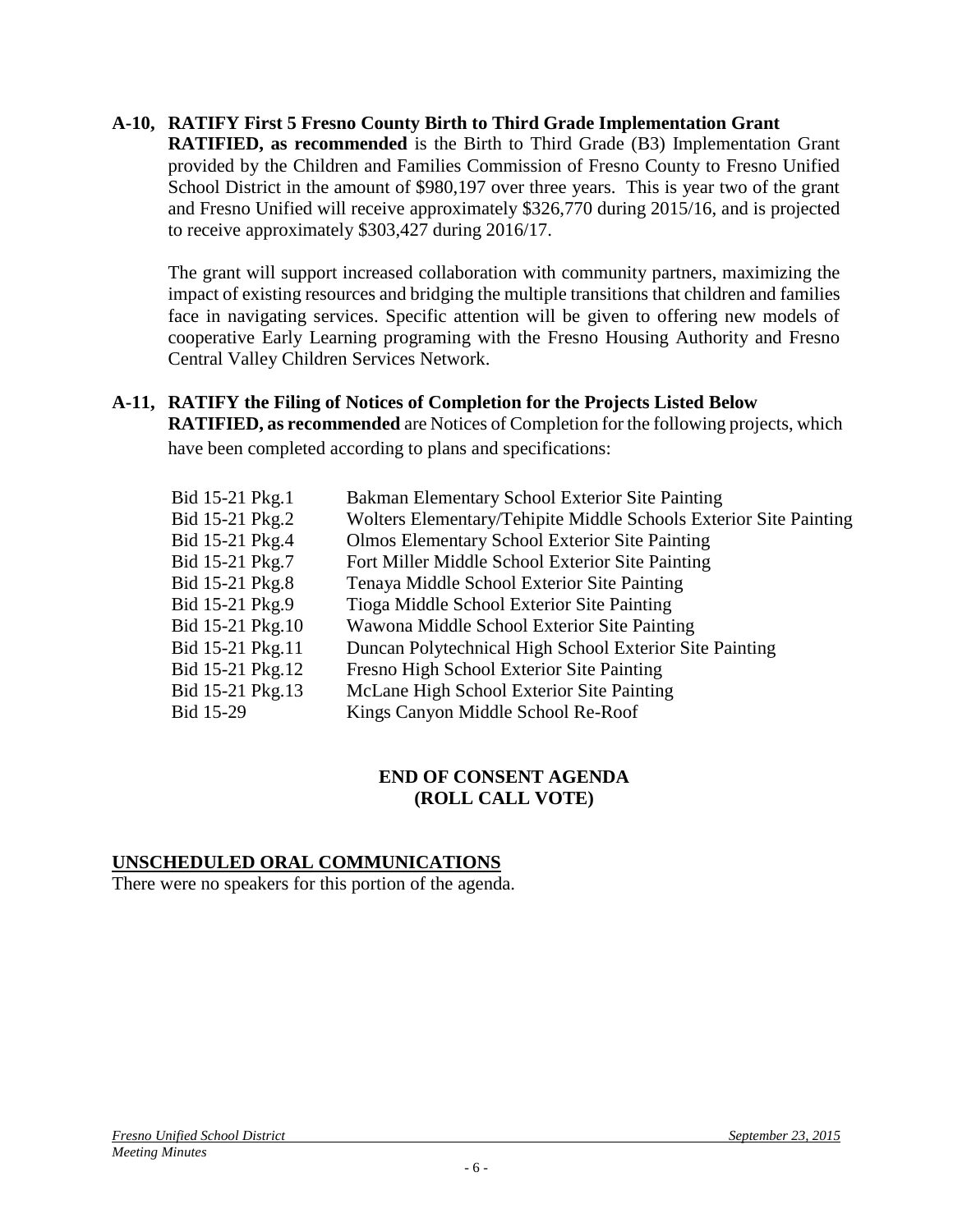## **B. CONFERENCE/DISCUSSION AGENDA**

*Superintendent Hanson requested that due to time restraints and the need to go back into Closed Session, that agenda item B-12 be pulled from the agenda.*

### **B-12, PRESENT and DISCUSS Fresno Unified School District's Data Dashboard**

**PULLED FROM AGENDA, NO DISCUSSION** The purpose of this agenda item is to provide an opportunity for the Board to review the key indicators outlined in the Board Approved District Data Dashboard. These indicators cover the district's major systems and processes. The review will include a summary of the district's actual annual performance during the 2014/15 school year and an overview of targets for the 2015/16 school year. Fiscal impact: There is no fiscal impact to the district. Contact person: Jorge Aguilar, telephone 457-3733.

#### **B-13, HOLD a Public Hearing and ADOPT Resolution in the Matter of Sufficiency of Instructional Materials to Comply with the Requirements of Education Code Section 60119**

**HELD a Public Hearing and ADOPTED** the Resolution in the Matter of Sufficiency of Instructional Materials. The governing Board of each district is required to hold a public hearing and adopt a resolution stating whether each pupil, including English Learners, has standards-aligned textbooks and instructional materials in these subject areas: English Language Arts, Mathematics, History/Social Science, Health (grades 7 - 12), Foreign Language (grades 7 - 12) and science equipment in grades 9 - 12.

Presentation by Instructional Superintendent Melissa Dutra

An opportunity was provided to hear questions/concerns from members of the board and staff was available to respond

**Community Member Andrew Fabela** – Bullard has sufficient text books although they don't have sufficient or adequate science equipment for some of the classrooms. One science classroom is a former history classroom. In this classroom there are no science supplies or science tables. I believe adequate materials go beyond textbooks.

**Member Ashjian** – Ms. Temple, you and I walked the Bullard campus a few weeks ago and had some plans for Bullard in the area of science is that correct?

**Karin Temple** – Yes, when we did the tour of the construction project at Bullard I recall we discussed the possibilities in the new north classroom building. Our staff is following up on that.

**Member Ashjian** – Mr. Fabela this board hears you and staff is working on it.

**Member Mills** – To follow-up on Mr. Fabela's comments, we had a conversation last spring about the need to improve our science classrooms.

**Superintendent Hanson** – Yes. We will follow-up in a board communication. Ms. Mecum has done a review in this area.

**Kim Mecum** – The district is using the board approved \$1.5 million for science to prepare classrooms for next generation science standards that are moving forward next year. We have completed our review and there are three distinct areas that we will be addressing. The first is safety in the classroom which encompasses making sure all of our classrooms have the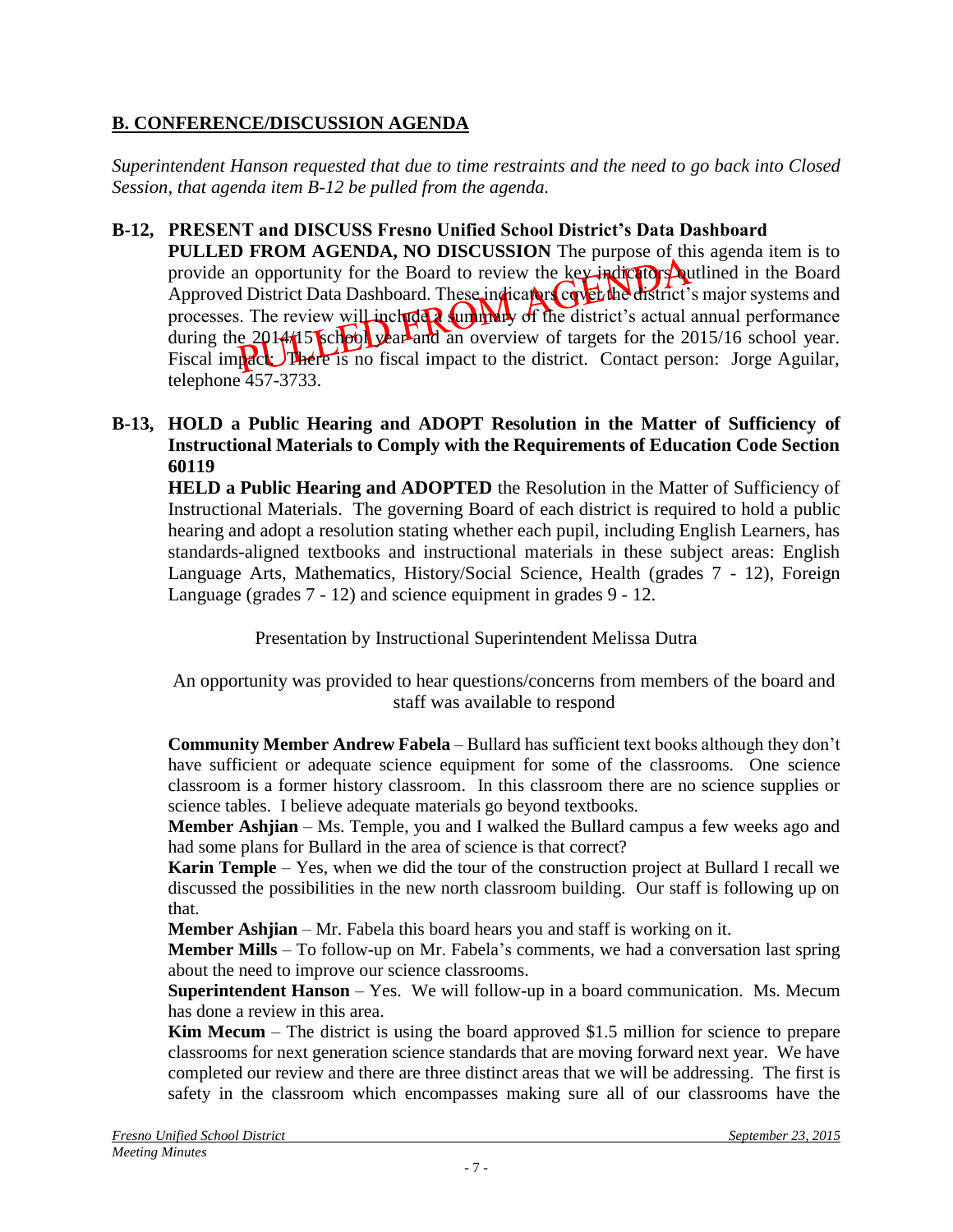appropriate supplies and materials from a safety perspective. The second is regarding the Williams Act and ensuring all the Williams Act areas are compliant. Lastly, supplemental needs such as tables and supplies that will meet the new standards. In regards to Bullard, I know that particular room was a history classroom and our team is working closely with facilities to assess all the classrooms that have been moved to a science classroom for sinks to be appropriately placed as well as other science facility needs to ensure our students have what they need appropriately.

**Member Ashijan** – We are adopting this and we are talking about requirements of buying textbooks. We have \$10 million above and beyond what we are going to spend on text books sitting in our financial statements. We should be able to do whatever we want to do with that money. We are going to be expecting big things. To finish up, board communications should be on the website.

**Member Ryan** – I would like to address our attorney. In the past we have been very frustrated when members of the public who came to speak and we were not able to respond to them because the item is not on the agenda. Unless we come up with some way by law that we can respond to these it is going to be how it has always been. Unless something is on the agenda we cannot bring it up and we cannot discuss it. And this is not on the agenda we are talking about the Williams Act.

**Mary Beth de Goede** – You can communicate with one another and deliberate on the item on the agenda, but as far as responding to a member of the public and what that person might present, if it is related to the agenda item you can communicate with one another about the statements made by the member of the public because this is a specific agenda item. If it is not related to the agenda item, there should not be any discussion.

**Member Ryan** – And there can't be next week when this is not on the agenda at all. Is that correct.

**Mary Beth de Goede –** Yes that is correct.

**Member Mills –** I am the one who raised the issue of the money that was allocated to improve the science classrooms. Ms. Mecum if you are going to be preparing a board communication to follow up on that, I do think that it relates to the instructional materials and supplies, could you give a copy of that communication to Mr. Fabela.

**Member De La Cerda** – Can you clarify who the individuals are on the advisory team and how long they will be in place?

**Kim Mecum –** The advisory team consists of all science teachers and they will stay with our instructional team until the implementation is complete.

**Member De La Cerda –** Is this for the whole district?

**Kim Mecum –** The funding is for middle and high school.

Member Davis moved for approval, seconded by Member Ryan, which carried a roll call vote of 7-0-0, as follows: AYES: Ashjian, Chavez, Davis, De La Cerda, Mills, Ryan and President Johnson.

#### **B-14, OPPORTUNITY for Public Disclosure and APPROVE Changes in Wages and Health Benefits to Non-Represented, Management, Confidential, and Supervisory Employees Consistent with Bargaining Unit Members**

**OPPORTUNITY provided for Public Disclosure and APPROVED as recommended,** changes in wages and health benefits to Non-represented, Management, Confidential, and Supervisory employees consistent with bargaining unit members.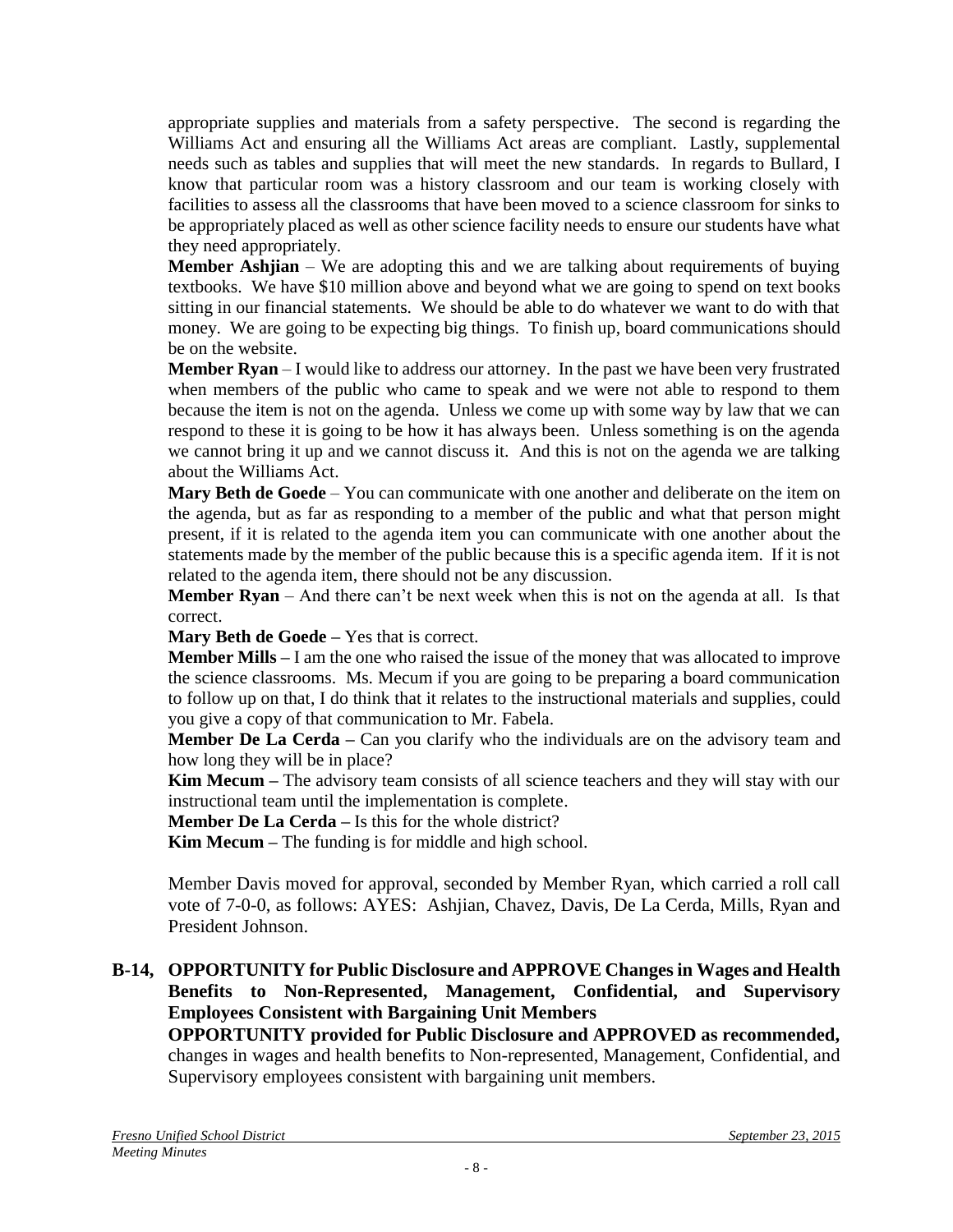Presentation by Executive Human Resources/Labor Relations Officer Paul Idsvoog

An opportunity was provided to hear questions/concerns from members of the board and staff was available to respond

For the record there were no comment/questions.

Member Davis moved for approval, seconded by Member De La Cerda, which carried a 7- 0-0 vote, as follows: AYES: Member Ashjian, Chavez, Davis, De La Cerda, Mills, Ryan and President Johnson.

## **B-15, OPPORTUNITY for Public Disclosure and RATIFICATION of the 2015/16 Side Letter Agreement between Fresno Unified School District and California School Employees Association, Chapter 125**

**OPPORTUNITY provided for Public Disclosure and RATIFIED as recommended,** the side letter agreement between Fresno Unified School District and California School Employees Association (CSEA), Chapter 125 regarding a three percent (3.0%) salary schedule increase for the 2015/16 school year and a one-time, off-schedule payment of two percent (2.0%) of base salary based on the 2014/15 salary schedule. The one-time, offschedule payment of two percent (2.0%) is for all CSEA 125 employees who were employed during the 2014/15 school year and continued to be employed as of August 26, 2015.

Presentation by Executive Human Resources/Labor Relations Officer Paul Idsvoog

An opportunity was provided to hear questions/concerns from members of the board and staff was available to respond

For the record there were no comments/questions.

Member Mills moved for approval, seconded by Member Davis, which carried a 7-0-0 vote, as follows: AYES: Member Ashjian, Chavez, Davis, De La Cerda, Mills, Ryan and President Johnson.

## **B-16, OPPORTUNITY for Public Disclosure and RATIFICATION of the 2015/16 Side Letter Agreement between Fresno Unified School District and California School Employees Association, Chapter 143, Food Service**

**OPPORTUNITY provided for Public Disclosure and RATIFIED as recommended,** the side letter agreement between Fresno Unified School District and California School Employees Association (CSEA), Chapter 143, Food Service regarding a three percent (3.0%) salary schedule increase for the 2015/16 school year and a one-time, off-schedule payment of two percent (2.0%) of base salary based on the 2014/15 salary schedule. The one-time, off-schedule payment of two percent (2.0%) is for all CSEA 143, Food Service employees who were employed during the 2014/15 school year and continued to be employed as of August 26, 2015.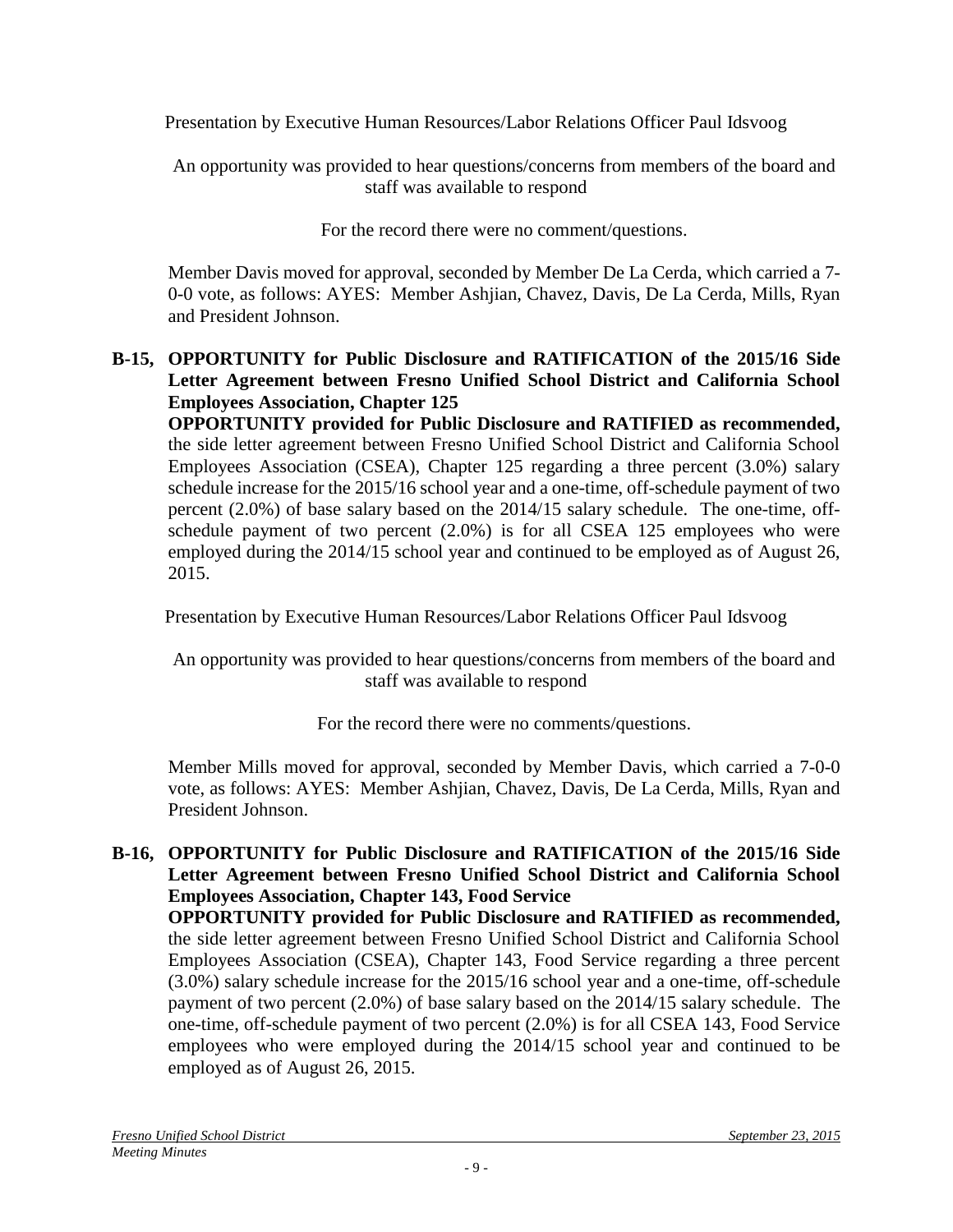Presentation by Executive Human Resources/Labor Relations Officer Paul Idsvoog

An opportunity was provided to hear questions/concerns from members of the board and staff was available to respond

For the record there were no comment/questions.

Member De La Cerda moved for approval, seconded by Member Mills, which carried a 7- 0-0 vote, as follows: AYES: Member Ashjian, Chavez, Davis, De La Cerda, Mills, Ryan and President Johnson.

## **C. RECEIVE INFORMATION & REPORTS**

**C-17, Results of Sale of General Obligation Bonds, Measure Q, Election of 2010, Series E RECEIVED** a summary from Keygent LLC that describes results of the recent issuance of the approximate \$55 million in Measure Q, Series E bonds sold on September 9, 2015. Prior to the sale of the Bonds, the District received a strong credit rating of 'Aa3' from Moody's Investors Service. In its rating rationale, Moody's listed the District's large tax base, stable financial position, and strong management team as credit strengths of the District. Moody's also assigned the District a 'Stable' outlook based on their expectation that the District's financial position would remain stable given management's prudent budgetary practices and financial policies. The District estimates to receive the bond proceeds on September 23, 2015. Fiscal impact: The final debt service represented a \$1,600,808 decrease over figures the day prior and a \$8,441,334 decrease over figures last shared with the Board of Education.

# **BOARD/SUPERINTENDENT COMMUNICATIONS**

**Superintendent Hanson –** Clarification on board communications. When we have an issue like the one brought earlier, our constituent services office follows up with the individual who has made the request.

**Member De La Cerda** – Requested an update on the support that is being provided for our Special Needs Students regarding Goal 2.

**Member Ashjian** – Requested a board communication on the following items:

- Update on Bullard's baseball parking lot.
- Greene Street Communications. Specifically, what work was done, how much did we pay them and are we going to terminate contract now that we have filled the CIO position?
- Busing student athletes to events and clarification on why we take them out of class 2-3 hours early to get them to a location that is only 2 miles away.

*President Johnson adjourned to Closed Session at 7:55 pm to discuss the remainder of the items from Closed Session. The Board reconvened the meeting to Open Session at 8:40 p.m. to report out from Closed Session.*